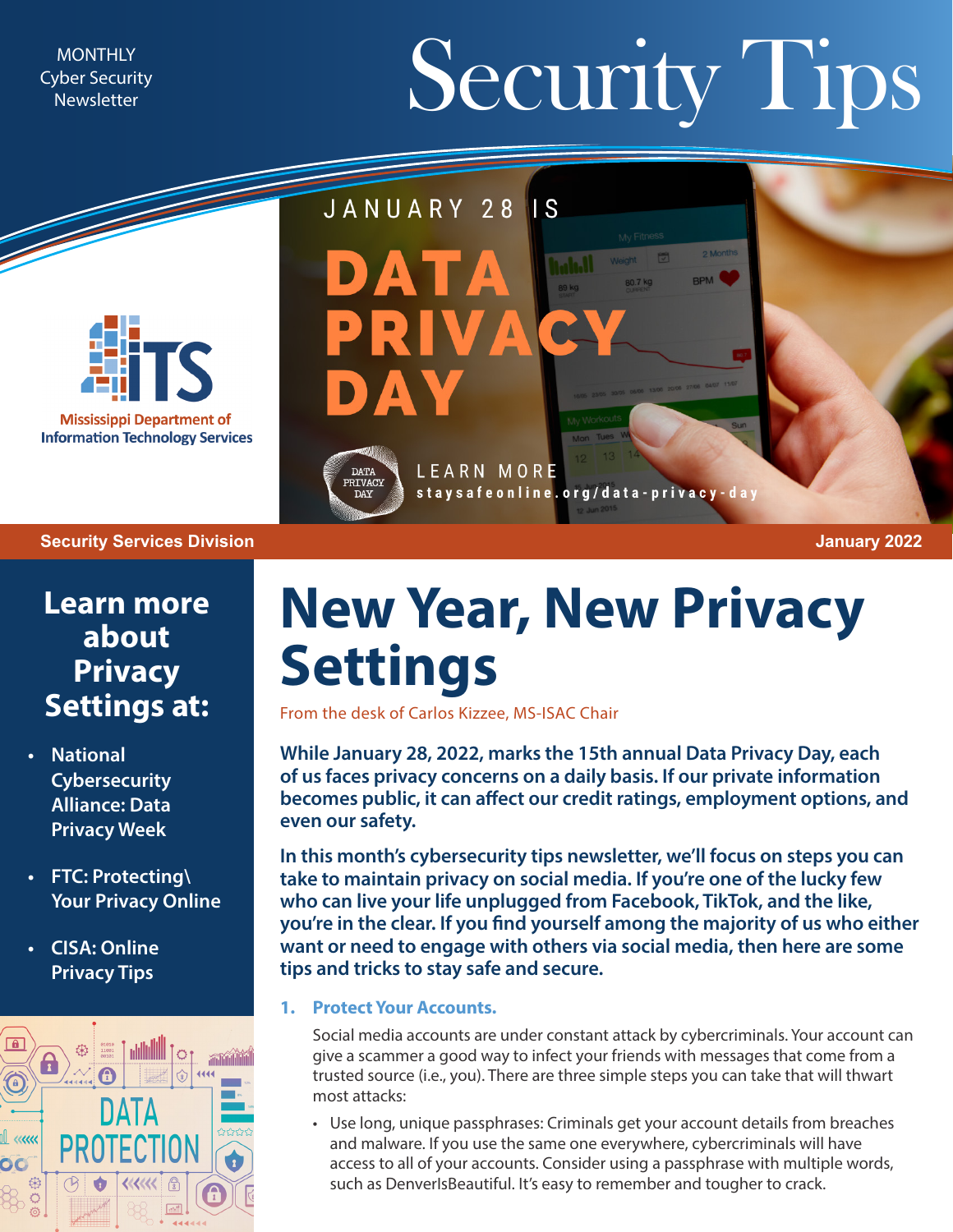- Use Multi-factor Authentication (MFA): MFA, sometimes called two-factor authentication (2FA) or advanced authentication, makes it almost impossible for someone else to log in to your account, even if they have your password. You trade the minor inconvenience of entering a one-time code for the huge benefit of keeping the baddies out of your stuff. Turn this on everywhere you can!
- Update Everything: Yes, everything. Keep your operating systems current on your computers, phones, apps, and internet-connected devices. Turn-on automatic updates and reboot when prompted. Networks are usually not compromised because of brand new, 0-day vulnerabilities. Instead, they are breached because a patch was never installed for a bug that was fixed months (or years) prior.

#### **2. Reduce Your Attack Surface.**

• Your attack surface is the sum of all the ways your information can be compromised. Every account with your personal data or app with a security flaw adds to it. You can reduce your potential vulnerability by deleting online accounts you no longer use and uninstalling apps you no longer need so they can't be used against you. With fewer things to manage and update, you can focus on protecting what is actually important.

#### **3. Tweak Your Privacy Settings.**

- All major services offer privacy settings to limit what you share publicly. It may take a bit of exploration to find them, but you can use these tools to control your exposure. Pay special attention to location settings, permissions for facial recognition, who can tag you, and who can see your posts. Also, check the details you publish such as your hometown, birthday, family members, and where you work. Consider removing all of them.
- If it's allowed by the service you use, you can go a step further by not using real information, such as your full name or actual date of birth. Don't forget to check who can find you by your phone number and remember to also change your vanity name or username so it won't give you away.

### **PERSONAL<br>INFORMATION S LIKE MONEY**

**VALUE IT. PROTECT IT.** 



LEARN MORE staysafeonline.org/data-privacy-day JANUARY 28